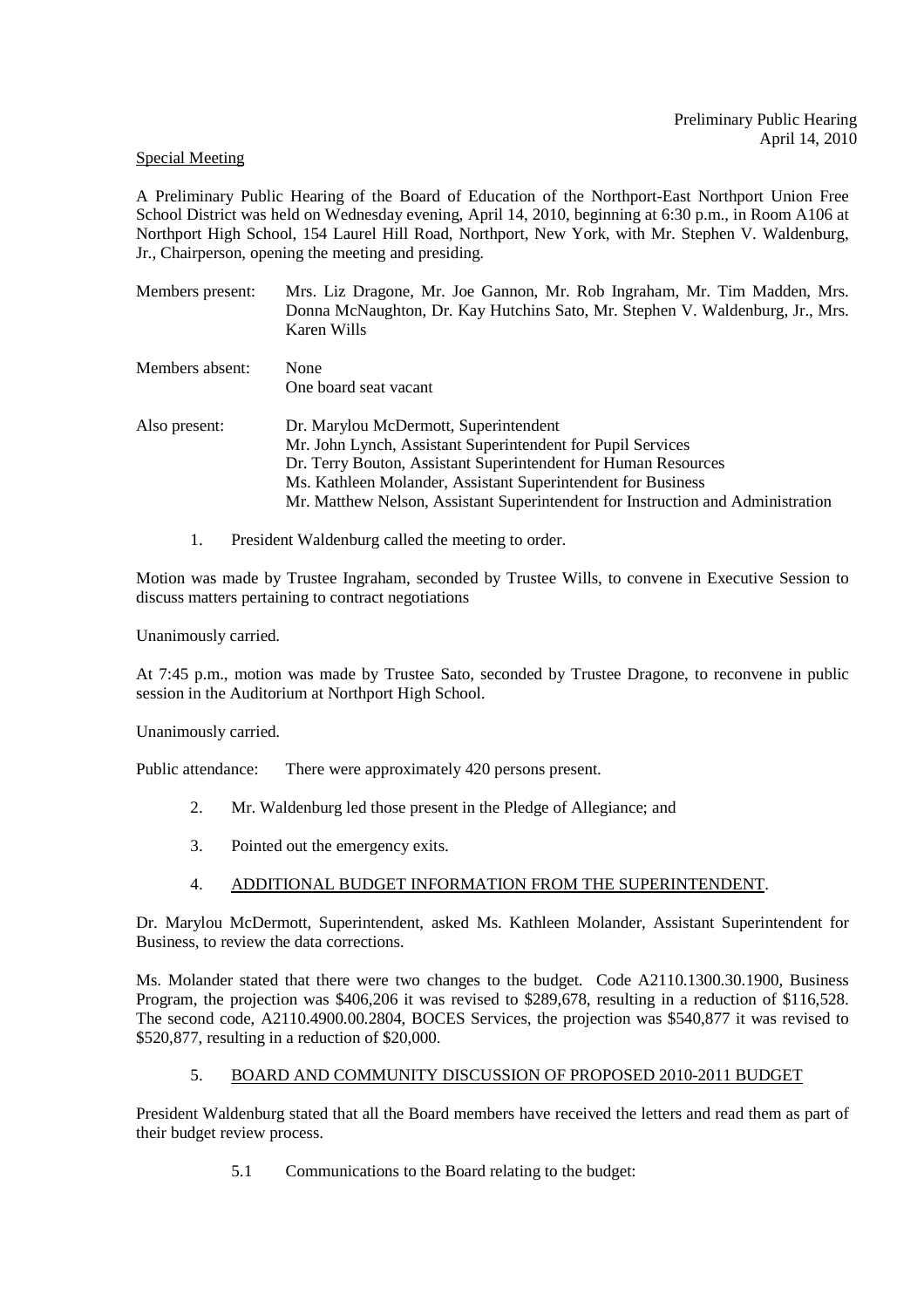The following communications were received regarding the child education 5.1.1 Email from Mr. and Mrs. Michael Howard, received March 11, 2010

5.1.2 Email from Ms. Donna Martino, received March 15, 2010

The following communications were received regarding the music program: 5.1.3 Email from Ms. Elizabeth Klonowski, received March 11, 2010

Ms. Klonowski addressed the Board and urged them not to make cuts to the Marching Band and the Summer Music Program.

| 5.1.4 | Email from Ms. Jenna Rugile, received March 15, 2010        |
|-------|-------------------------------------------------------------|
| 5.1.5 | Email from Mrs. Donna Regensburger, received March 16, 2010 |
| 5.1.6 | Email from Ms. Isabel Stevens, received March 22, 2010      |
| 5.1.7 | Email from Ms. Laura Fallon, received March 23, 2010        |
| 5.1.8 | Email from Mr. Dennis Szymanski, received March 15, 2010    |
|       |                                                             |

 The following communications were received regarding the YDA: 5.1.9 Email from Ms. Christine Matis-Uzzo, received March 17, 2010

Ms. Matis-Uzzo asked the Board to reconsider the elimination of the YDA's Street Outreach Worker position.

| 5.1.10 | Email from Ms. Barbara Senzel, received March 17, 2010 |  |
|--------|--------------------------------------------------------|--|
|--------|--------------------------------------------------------|--|

- 5.1.11 Email from Ms. Annemarie DiPasquale, received March 17, 2010
- 5.1.12 Email from Mr. Jim Matthews, received March 18, 2010<br>5.1.13 Letter from Mr. Rod Miller, received March 18, 2010, a
- Letter from Mr. Rod Miller, received March 18, 2010, along with student

letters

program:

Mr. Miller along with Kimberly Lahey, Street Outreach Worker, and several students urged the Board not to eliminate the funding for the YDA program. Several students spoke about how important and helpful the program is. Ms. Lahey spoke about her responsibilities as the street outreach worker.

5.1.14 Email from Ms. Rose Ingraldi, received March 19, 2010

Ms. Ingraldi addressed the Board and encouraged them to continue to support the YDA in the upcoming 2010-2011 school year.

- 5.1.15 Email from Mr. Peter Elkind, received March 22, 2010
- 5.1.16 Email from Mr. Bob Slingo, received March 22, 2010

Mr. Slingo read his letter to the Board requesting that the District put the \$32,000 funding for the YDA program back into the budget.

| 5.1.17 | Email from Ms. Amy Connors-Buffone, received March 23, 2010             |
|--------|-------------------------------------------------------------------------|
| 5.1.18 | Letter from Mr. Peter Elkind, received March 23, 2010                   |
| 5.1.19 | Letter from Ms. Kathleen Francis, received March 25, 2010               |
| 5.1.20 | Letter from Mr. Rod Miller, received March 29, 2010, along with student |
|        |                                                                         |
| 5.1.21 | Email from Ms. Jane Reich, received April 7, 2010                       |

letters

5.1.21 Email from Ms. Jane Reich, received April 7, 2010

Ms. Reich asked the Board to reconsider their decision of dropping the funding for the YDA street outreach worker from the school district budget.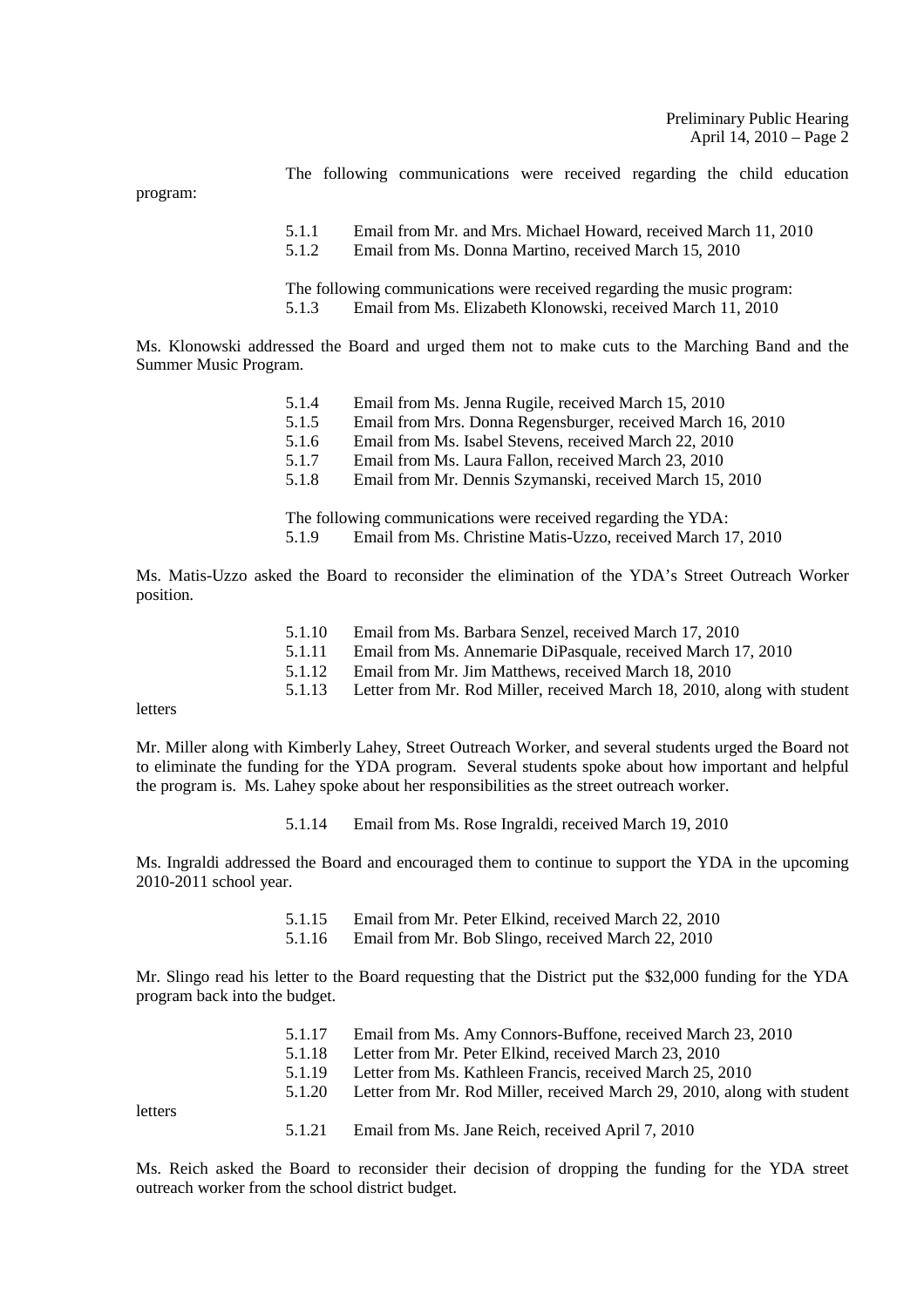The following communications were received regarding proposed budget cuts: 5.1.22 Email from Mr. and Mrs. Jim Stockman, received March 11, 2010 5.1.23 Email from Mr. and Mrs. Robert Crafa, received March 15, 2010 5.1.24 Email from Mr. and Mrs. Dan Miles, et. al., received March 15, 2010 5.1.25 Email from Ms. Erica Romano, received March 15, 2010 5.1.26 Email from Ms. Rita Smyth, received March 15, 2010 5.1.27 Email from Ms. Cynthia Vissicchio, received March 15, 2010 5.1.28 Email from Ms. Lauren Regensburger, received March 16, 2010 5.1.29 Email from Ms. Krista Boland, received March 19, 2010 5.1.30 Email from Ms. Kristi Cornetta, received March 23, 2010<br>5.1.31 Email from Ms. Denise Curci Schwartz, received March 2 5.1.31 Email from Ms. Denise Curci Schwartz, received March 24, 2010<br>5.1.32 Email from Mr. Albert Prisco, received March 25, 2010 Email from Mr. Albert Prisco, received March 25, 2010

5.1.33 Email from Ms. Sheila Whitlow, received March 25, 2010

Ms. Whitlow addressed the Board and asked Dr. McDermott to explain the large budget time for the employee and teachers pension to the audience.

Ms. Molander, Assistant Superintendent for Business, stated that the ERS and TRS funds show significant increases for the 2010-2011 school year. The TRS is budgeted at 9% and the ERS has a very large increase of over 11%. Ms. Molander stated that the new 25/55 retirement will go into effect and that every school district will be required to contribute to the fund even if no employee is participating in it.

In response to a question, Dr. McDermott stated that if the teachers union agreed to take a salary freeze the excessed positions as well as cuts to proposed programs will be reinstated.

- 5.1.34 Email from Ms. Emily McNamara, received March 26, 2010
- 5.1.35 Email from Ms. Patricia Buckley, received March 26, 2010<br>5.1.36 Letter from Mr. Joseph Dragone, received April 5, 2010
- Letter from Mr. Joseph Dragone, received April 5, 2010

Mr. Dragone urged the Board and the UTN to continue to listen to each other's proposals. Mr. Dragone stated that if the Board needed to present a budget levy increase higher than 2% in order to preserve the quality education for the children then they should give the public a chance to say yes or no to that budget.

5.1.37 Petition from Ms. Cathy Madden, et.al. (162 names), received April 7,

2010

5.1.38 Letter from Ms. Sally Herzog and the Northport-East Northport District Library Media Specialists, received April 7, 2010

| 5.2 |  | Opportunity for public input regarding the school budget for 2010-2011 |  |
|-----|--|------------------------------------------------------------------------|--|
|     |  |                                                                        |  |

| Name                      | Comment                                                                                                                                                                                                                                                                                  |
|---------------------------|------------------------------------------------------------------------------------------------------------------------------------------------------------------------------------------------------------------------------------------------------------------------------------------|
| James Pryal<br>Resident   | Stated that his primary concern was the deleterious effect of a 1.94%<br>budget to the quality education in the Northport schools through increased<br>class size and loss of good teachers                                                                                              |
| Debbie Rimler<br>Resident | Stated that she disagreed with the proposed cuts to staff, programs and the<br>YDA. Ms. Rimler stated that it would have been helpful if the Board had<br>presented a few different budgets and the community was able to evaluate<br>each one and the effects of the corresponding cuts |
| Carl Litt<br>Resident     | Urged the Board to consider the recommendations made by the<br>Operations and Maintenance Committee in the Five Year Capital Projects<br>plan. Mr. Litt stated that the delay of one year in funding will age the<br>facilities two to three years.                                      |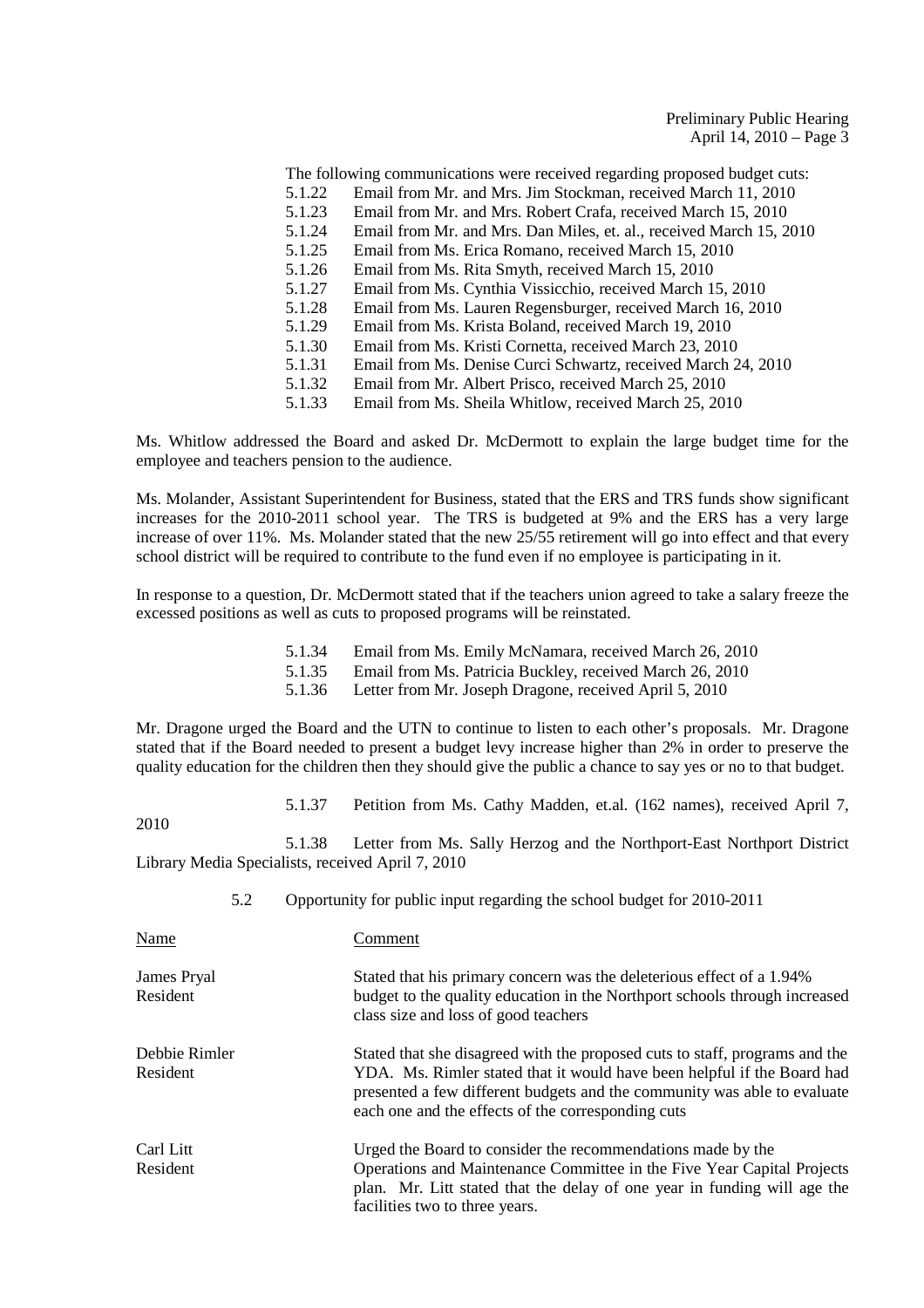Lisa Michalek Stated that the teachers are no longer working for minimal salaries and the Resident taxpayers are required to make sure their pensions remain fully funded. Ms. Michalek stated that something needs to be done to reduce costs without taking advantage of taxpayers and the District can no longer afford luxuries. Ms. Michalek stated that salaries and benefits should be the first place to look at for cuts.

In response Ms. Michalek's question regarding if a vote was brought to the members of the UTN, Ms. Antoinette Blanck, UTN President, stated that the union constitution and bylaws call for a negotiating team to negotiate in good faith with the district's collective bargaining unit and once a memorandum of agreement is reached that is brought to the members for ratification.

| Carolyn Dondero<br>Resident       | Stated that she moved to the district primarily because of the school<br>district's stellar education and the many opportunities the district offers its<br>students to become well rounded individuals. Ms. Dondero stated that the<br>future of the country is in the hands of the children we educate. |
|-----------------------------------|-----------------------------------------------------------------------------------------------------------------------------------------------------------------------------------------------------------------------------------------------------------------------------------------------------------|
| Andrew Rapiejko<br>Resident       | Stated that he had many concerns regarding the proposed cuts in the<br>budget and their impact upon the children and also the long term impact.<br>Mr. Rapiejko stated that it is all about educating children.                                                                                           |
| Karlie Kohler<br>Student          | Urged the Board not to take away the music program and to think of the<br>students and how the cuts will affect them.                                                                                                                                                                                     |
| Melissa Kleynowski<br>Student     | Stated that the Art, Music and Theater programs are part of the many<br>great programs offered at Northport High School and they make<br>Northport what it is. She asked the Board not to take away the teachers<br>and the wonderful classes.                                                            |
| Chelsea Cirruzzo<br>Student       | Stated that she is looking forward to be able to participate in the great<br>programs offered at the high school and that many students will be hurt<br>by taking these programs away.                                                                                                                    |
| Rebecca Panarello<br>Student      | Stated that she wanted her younger brother to experience the programs<br>offered at the high school and urged the Board to reconsider the cuts.                                                                                                                                                           |
| Kayla Darienzo<br>Student         | Asked the Board to reconsider the cutting of electives and the music<br>program at the high school.                                                                                                                                                                                                       |
| Kathryn Geddes<br>Student         | Spoke on behalf of the Academy of Finance and the uniqueness of the<br>program. Ms. Geddes read a statement from Congressman Steve Israel in<br>which he stated that the Academy of Finance Program is unique and<br>useful to further financial literacy in schools.                                     |
| <b>Elizabeth Smith</b><br>Student | Stated that she had concerns about student safety if a band director is cut<br>and concert and freshman band is combined with only one teacher in<br>charge.                                                                                                                                              |
| Benjamin Kramer<br>Student        | Stated that the summer music program is vital and gives students the<br>opportunity to learn an instrument in the third grade. Mr. Kramer also<br>stated that the cuts to the marching band would be a drastic loss to the<br>music program and the community.                                            |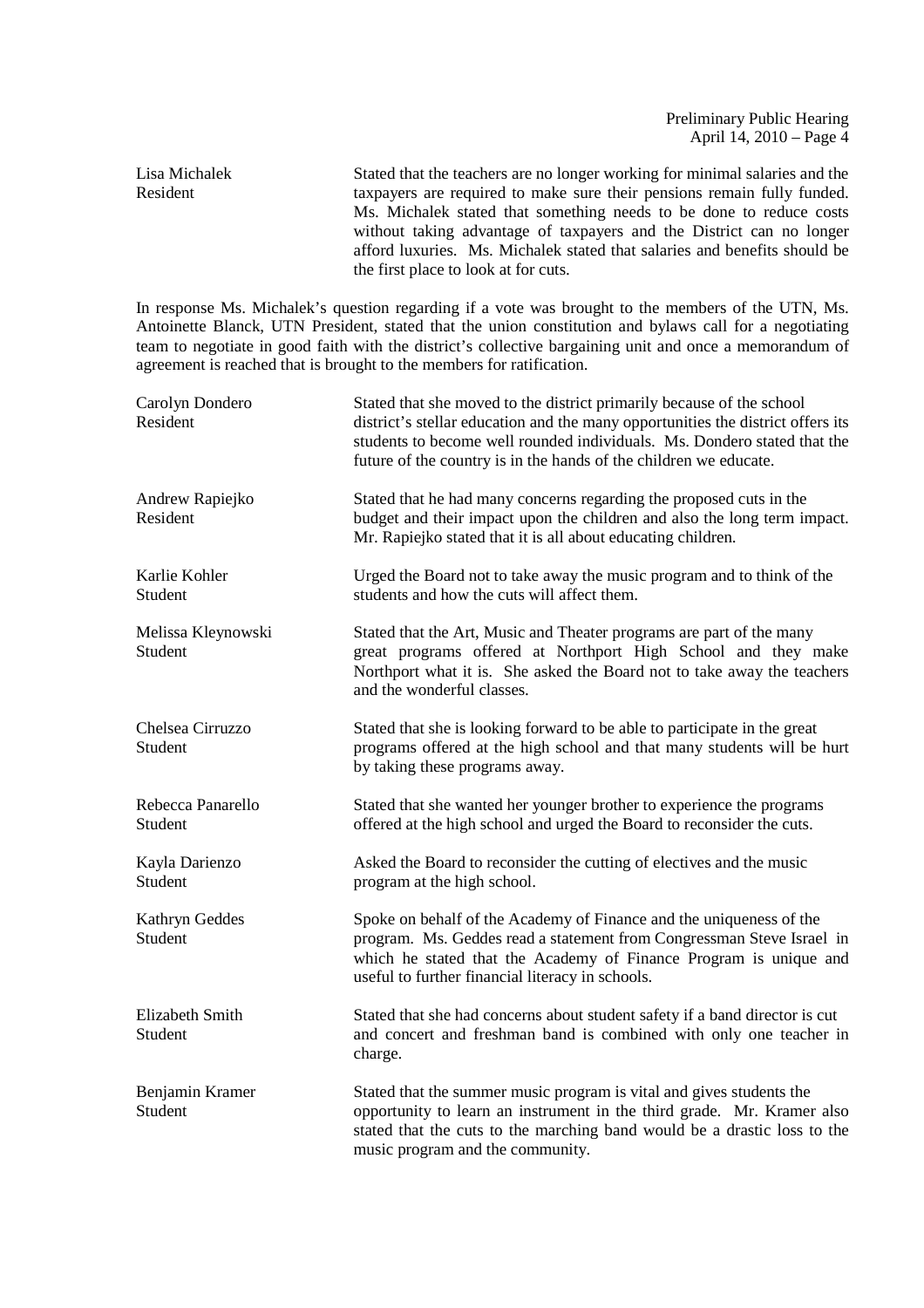| Justin Riggs | Stated that in the budget book the Art Department administrator was |
|--------------|---------------------------------------------------------------------|
| Student      | receiving an 80% raise and asked if the District was hiring another |
|              | administrator                                                       |

In response to Mr. Riggs question, Ms. Molander stated that it is not an increase in administrative salary and that the previous administrator's salary was split between two budget codes but now it is under the one code

| Cassandra Dragone<br>Student | Suggested that the Board take an optimistic approach to the budget and<br>consider starting at 4% and look at all programs and then water down<br>those with the least impact.                                                                                                                                                                                                                                                      |
|------------------------------|-------------------------------------------------------------------------------------------------------------------------------------------------------------------------------------------------------------------------------------------------------------------------------------------------------------------------------------------------------------------------------------------------------------------------------------|
| Joseph Sabia<br>Resident     | Stated that the department chairpersons and assistant principals should be<br>put back into the classroom to teach. Mr. Sabia also stated that the<br>District should take a closer look at the BOCES budget and consider<br>pulling out of BOCES, and have parents pay for the District's summer<br>Mr. Sabia stated something needs to be done to stop the<br>programs.<br>spending.                                              |
| Stephen Hearn<br>Student     | Asked if the Board received and reviewed the proposal he presented<br>regarding raising money through advertising                                                                                                                                                                                                                                                                                                                   |
| James Kavanaugh<br>Student   | Stated that the District has great teachers and asked the Board to think<br>about the teachers before deciding on the budget.                                                                                                                                                                                                                                                                                                       |
| Thomas Shortell<br>Resident  | Stated that 76% of the budget is salaries and benefits and hoped that the<br>teachers would take a salary freeze. Mr. Shortell stated that the District<br>has taken good care of them and it is time for them to give back to the<br>taxpayers and the community. Mr. Shortell also suggested that the<br>District hold a general assembly for students to address the Board<br>regarding the budget since they are not taxpayers. |
| Jen Montgomery<br>Resident   | Thanked the Board for trying to present a budget that will be supported by<br>most of the community. She also stated that the community would more<br>than support the teachers if they demanded a chance to vote and if the<br>community knew how they felt about the proposed pay freeze.                                                                                                                                         |
| Noel J. Brereton<br>Resident | Stated that the District has more electives than any school in New York<br>state and a critical evaluation of quality education is overdue. Mr.<br>Brereton stated there should be a short, medium and long term plan to<br>reduce electives offered and further cost reductions could be seen in<br>contract negotiations.                                                                                                         |
| Kristy Sileo<br>Resident     | Asked the Board to reconsider the elimination of the early intervention<br>preschool program. Ms. Sileo also asked the teachers to go to their union<br>and let them know how they feel.                                                                                                                                                                                                                                            |
| Carol Dannenberg<br>Resident | Stated that the high school is an amazing place and asked the Board not to<br>take the competitive edge away from students by cutting the music<br>program. Dr. Dannenberg stated that music is good for the mind, intellect<br>and social skills and that if you take apart the program it will never be the<br>same.                                                                                                              |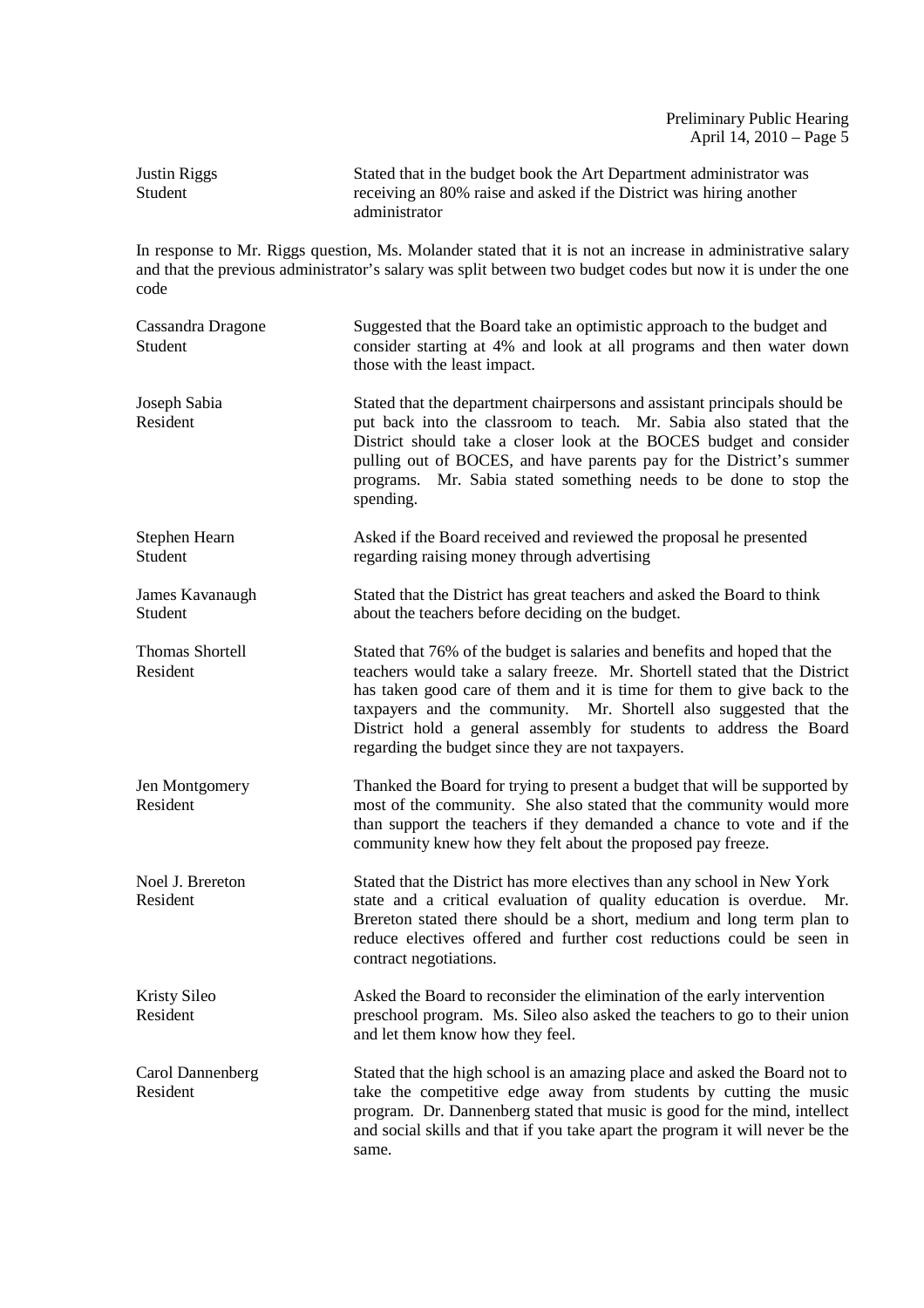Fred Trudwig, Jr. Asked why the District is spending \$109,000 on SmartBoards and if any Resident investigation was done by the District to receive grants for the SmartBoards and technology improvement. Mr. Trudwig suggested pushing off the SmartBoard purchase for a year.

Mr. Matt Nelson, Assistant Superintendent for Instruction and Administration, stated that the District is always looking at grant opportunities.

| Denise Summers Mumm<br>Resident | Encouraged the Board to get involved in the BOCES budget process, to<br>create a budget committee, to follow-up on the use of facilities to make<br>sure the organizations are not making a profit and compensating the<br>District for the use, to look at the pre-k program, and look at the<br>undersubscribed clubs. |
|---------------------------------|--------------------------------------------------------------------------------------------------------------------------------------------------------------------------------------------------------------------------------------------------------------------------------------------------------------------------|
| Jennifer Thompson<br>Resident   | Asked the Board to reconsider the summer music program and try to find<br>a way that it could be afforded. Ms. Thompson stated that many families<br>would be willing to pay more for the summer music program to offset the<br>costs.                                                                                   |
| Rachel Friedman<br>Resident     | Stated her concerns about the budget cuts and asked if the Board could<br>present different budgets using different percentages. Ms. Friedman also<br>requested the Board not to minimize the jobs that the teachers do.                                                                                                 |

In response to a question regarding the SAT prep course, Mr. Patricia Schmitt, English Department Chairperson, stated that in the English Department there is only one elective which is the SAT prep course and that the other selectives fulfill the state's English requirement.

Mr. John Lynch, Assistant Superintendent for Pupil Services, stated that the elementary health education program will be eliminated as it currently exists and will be replaced through the classroom teacher. The high school health infusion program for grade 9 and 10 will be eliminated.

Mr. Andrew Manzo, Social Studies Department Chairperson, stated that the Project Patch lead coordinator will be eliminated, not the lead classes, and the ombudsman mediation program will be eliminated. The coordinator of the patch programs at .2 fte will teach one class.

| Rebecca Donders<br>Resident | Stated that the proposed budget calls for the loss of educators at all levels,<br>and as a result class size will rise and property values will be challenged.<br>Ms. Donders stated that she believed there were other areas where<br>funding could be reduced and that a quality education is invaluable and<br>should not be taken away. |
|-----------------------------|---------------------------------------------------------------------------------------------------------------------------------------------------------------------------------------------------------------------------------------------------------------------------------------------------------------------------------------------|
| Samuel Kessler              | Stated that he would rather have the teachers in the classroom and not see                                                                                                                                                                                                                                                                  |
| Student                     | any SmartBoards.                                                                                                                                                                                                                                                                                                                            |
| Mike Kramer                 | Asked what savings would be realized in cuts of administrative staff,                                                                                                                                                                                                                                                                       |
| Resident                    | materials, infrastructure and other non-teaching personnel                                                                                                                                                                                                                                                                                  |

Dr. McDermott stated that the administrators, teacher aides, security staff and confidential secretaries have taken a pay freeze. The administration has looked at all aspects of the budget to be equitable across the board and the District has streamlined administrative staff in many ways.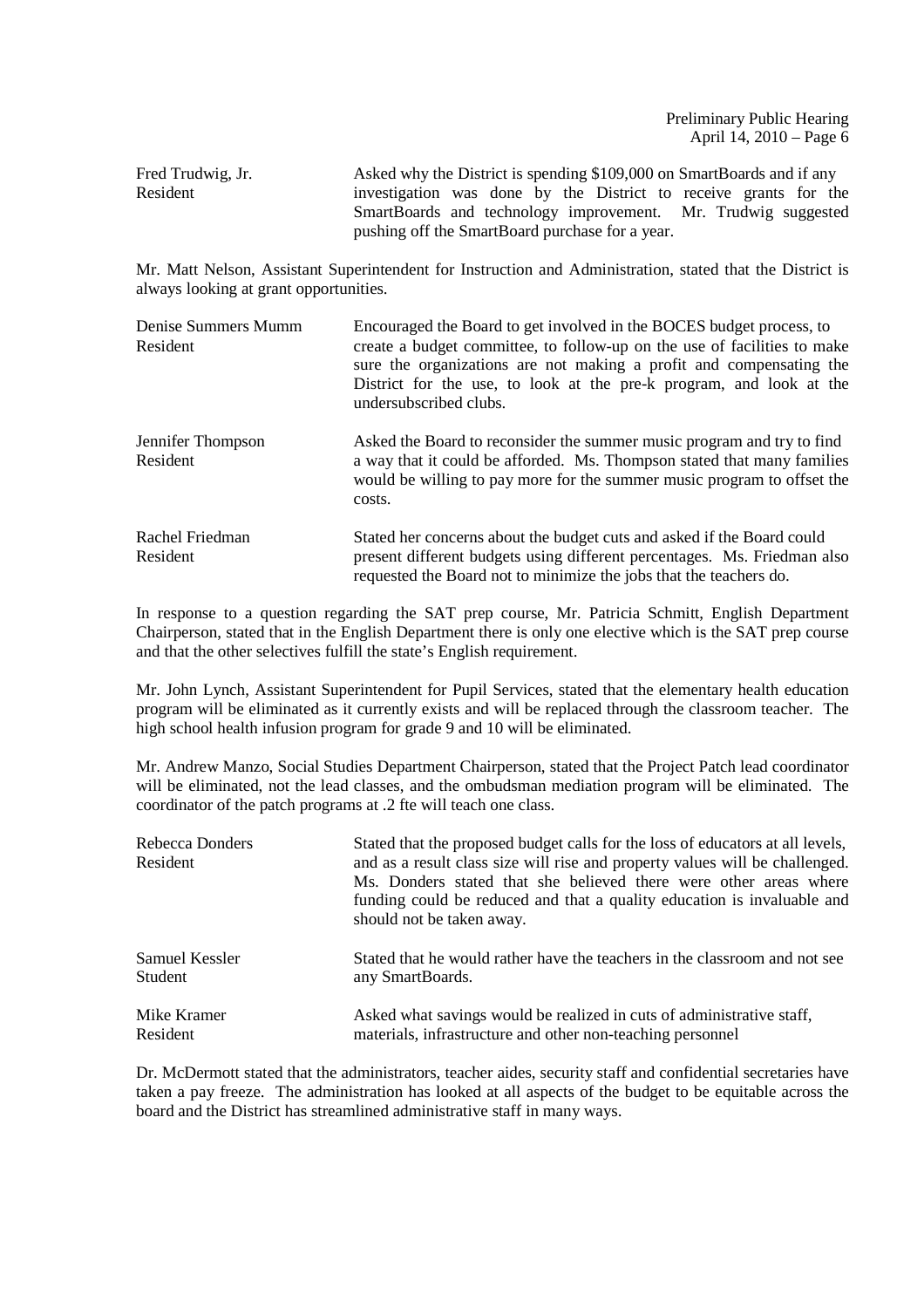| Nina Dorata<br>Resident                          | Stated that there has been chronic under spending of the budget, last year<br>was \$6 million under budget and the years prior to that at least \$4m under<br>budget. Dr. Dorata stated that in the private sector creating reserves is<br>viewed very negatively. Dr. Dorata asked why the Board would approve<br>a BOCES budget without first taking a hard look at it. Dr. Dorata asked<br>the Board to put a budget committee together to help take a harder look at<br>the numbers. |
|--------------------------------------------------|------------------------------------------------------------------------------------------------------------------------------------------------------------------------------------------------------------------------------------------------------------------------------------------------------------------------------------------------------------------------------------------------------------------------------------------------------------------------------------------|
| Jack Canfora<br>Resident                         | Stated that education is not a business and that parents entrust the teachers<br>with their children. Mr. Canfora stated that compared to other districts<br>Northport teachers are underpaid. Mr. Canfora stated that a zero percent<br>increase is reasonable but steps cannot be taken away as they amount to a<br>pay cut. Mr. Canfora stated that everything else should be cut before<br>teachers' salaries and stated that value of teachers over technology                      |
| Paul Jepson<br>Resident                          | Urged the Board to reconsider the cuts to the summer music program,<br>stating that the program serves a large number of students in the district<br>and many parents would be willing to pay more for it.                                                                                                                                                                                                                                                                               |
|                                                  | At 11:00 pm motion was made by Trustee Sato, seconded by Trustee Dragone, to extend the meeting.                                                                                                                                                                                                                                                                                                                                                                                         |
| Unanimously carried.                             |                                                                                                                                                                                                                                                                                                                                                                                                                                                                                          |
| <b>Steven Brown</b><br>Resident                  | Stated that instead of laying off teachers the District should ask for a<br>percent reduction in salaries. Mr. Brown also asked the Board to look at<br>District vehicles and fuel allowances. Mr. Brown stated that unions have<br>to be powered down and asked the Board to do more negotiating with the<br>unions.                                                                                                                                                                    |
| Jean Baron<br>Resident                           | Stated that the community needs to make informed decisions about the<br>budget. Ms. Baron asked where the cost of the IB program is in the<br>budget and stated there should be a cost benefit analysis of the program.<br>Ms. Baron also questioned why the high school needs 12 attendance<br>runners when there are four assistant principals, pupil services personnel<br>and the counseling department who could handle this.                                                       |
| Jill Krahel<br>Resident                          | Stated that it is hard to make an informed decision about the budget when<br>you don't know where the specific cuts will be. Ms. Krahel also asked<br>how much money would be restored to the budget if the tax rate was<br>increased to 3%.                                                                                                                                                                                                                                             |
|                                                  | Ms. Kathleen Molander stated a tax rate increase to 3% would be approximately \$1.25 million.                                                                                                                                                                                                                                                                                                                                                                                            |
| <b>Antoinette Blanck</b><br><b>UTN</b> President | Stated that the union's counter proposal offered a salary freeze and also<br>looked at the second year, but was met with unwillingness to move on<br>from a one year proposal. Ms. Blanck stated that as union representatives<br>they must negotiate in the best interests of the whole. Ms. Blanck stated<br>that what the Northport-East Northport school district asked of their<br>teachers is very different from the entire Long Island education<br>community.                   |
| Jean Oblak<br>Resident                           | Asked if changes to the budget will still be possible after it is finalized<br>and what happens if the budget does not pass. Ms. Oblak urged to Board                                                                                                                                                                                                                                                                                                                                    |

to try and preclude a budget failure from happening.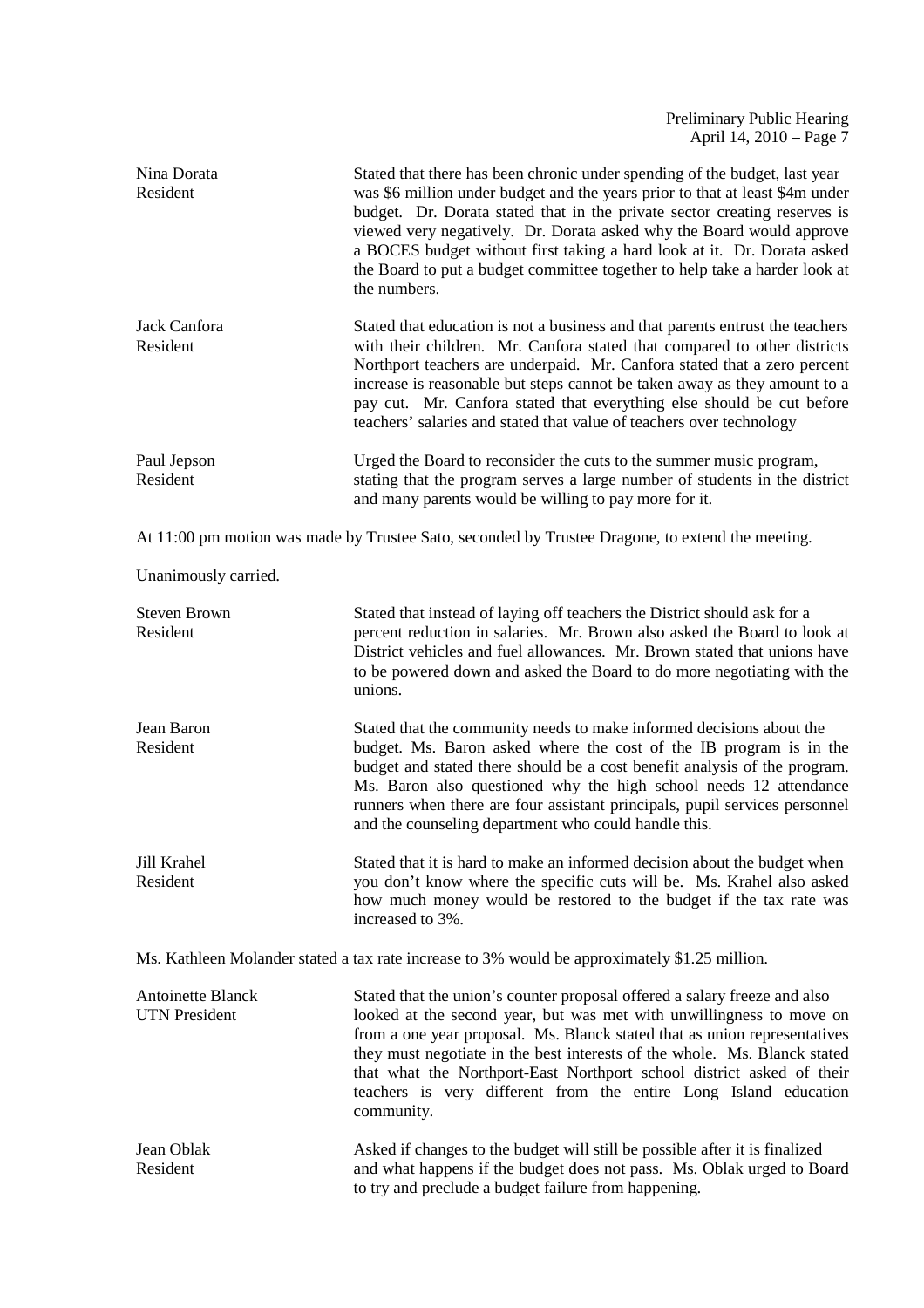President Waldenburg stated that the Board will decide upon the total spending package that will be presented to the community at the May vote. Mr. Waldenburg stated that if the budget fails the Board can choose to put up the same budget, choose to put up a different budget, or not have a second vote and have a contingency budget.

| Amy Rizzutto<br>Resident     | Stated that the bottom line is that cuts have to be made and urged the<br>Board to negotiate in good faith and come to an agreement with the<br>teachers' union. Ms. Rizzuto stated that this is a community and<br>everyone is here for the children.                                                                                                                                                                               |  |  |
|------------------------------|--------------------------------------------------------------------------------------------------------------------------------------------------------------------------------------------------------------------------------------------------------------------------------------------------------------------------------------------------------------------------------------------------------------------------------------|--|--|
| Lori McCue                   | Stated that she is in support of the middle school sport, clubs and                                                                                                                                                                                                                                                                                                                                                                  |  |  |
| Resident                     | extracurricular activities.                                                                                                                                                                                                                                                                                                                                                                                                          |  |  |
| Jennifer Labruna<br>Resident | Stated her concern about class size at the third grade level. Ms. Labruna<br>stated that it is an important year where children move from learning to<br>read toward reading to learn and with 26 kids in a class how can you<br>make sure they are learning how to read. Ms. Labruna stated that the<br>private sector is not giving raises and she has made to make sacrifices and<br>hopes that the teachers understand that too. |  |  |
| Christine Matis-Uzzo         | Asked the Board to look at the Gifted and Talented program and assess                                                                                                                                                                                                                                                                                                                                                                |  |  |
| Resident                     | how much it costs and how many students benefit from it.                                                                                                                                                                                                                                                                                                                                                                             |  |  |

### BUSINESS ITEMS

Motion was made by Trustee McNaughton, seconded by Trustee Sato, to approve all items under 6. and 7., including supplemental item 6.1.5 (Schedule B - #1).

# 6. SUPERINTENDENT'S REPORT, GENERAL - FOR BOARD ACTION

 6.1 Approving Personnel Schedules, each dated April 14, 2010, and each attached and made part of the official minutes:

| 6.1.1 | Schedule A | - Certified Staff                |
|-------|------------|----------------------------------|
| 6.1.2 | Schedule C | - Salary Transfers               |
| 6.1.3 | Schedule D | - Extra Pay                      |
| 6.1.4 | Schedule J | - Committee on Special Education |
| 6.1.5 | Schedule B | - Non-Instructional Staff        |

 6.2 Approving request for travel for students to countries outside of the United States during the 2009-2010 school year

- 6.2.1 Czech Republic, Poland, Germany June/July 2010
- 6.3 Approving the revised time and place of Board Meetings for the 2010-2011 school

year

## 7. SUPERINTENDENT'S REPORT, FINANCIAL - FOR BOARD ACTION

 7.1 Authorizing the administration to apply for a New York State Bar Association Grant in the amount of \$7,608.71 to be used to support the expenses related to the 2010 Law and Civic Education Summer Institute to be held at Northport High School June  $28<sup>th</sup>$  through July 1<sup>st</sup>, 2010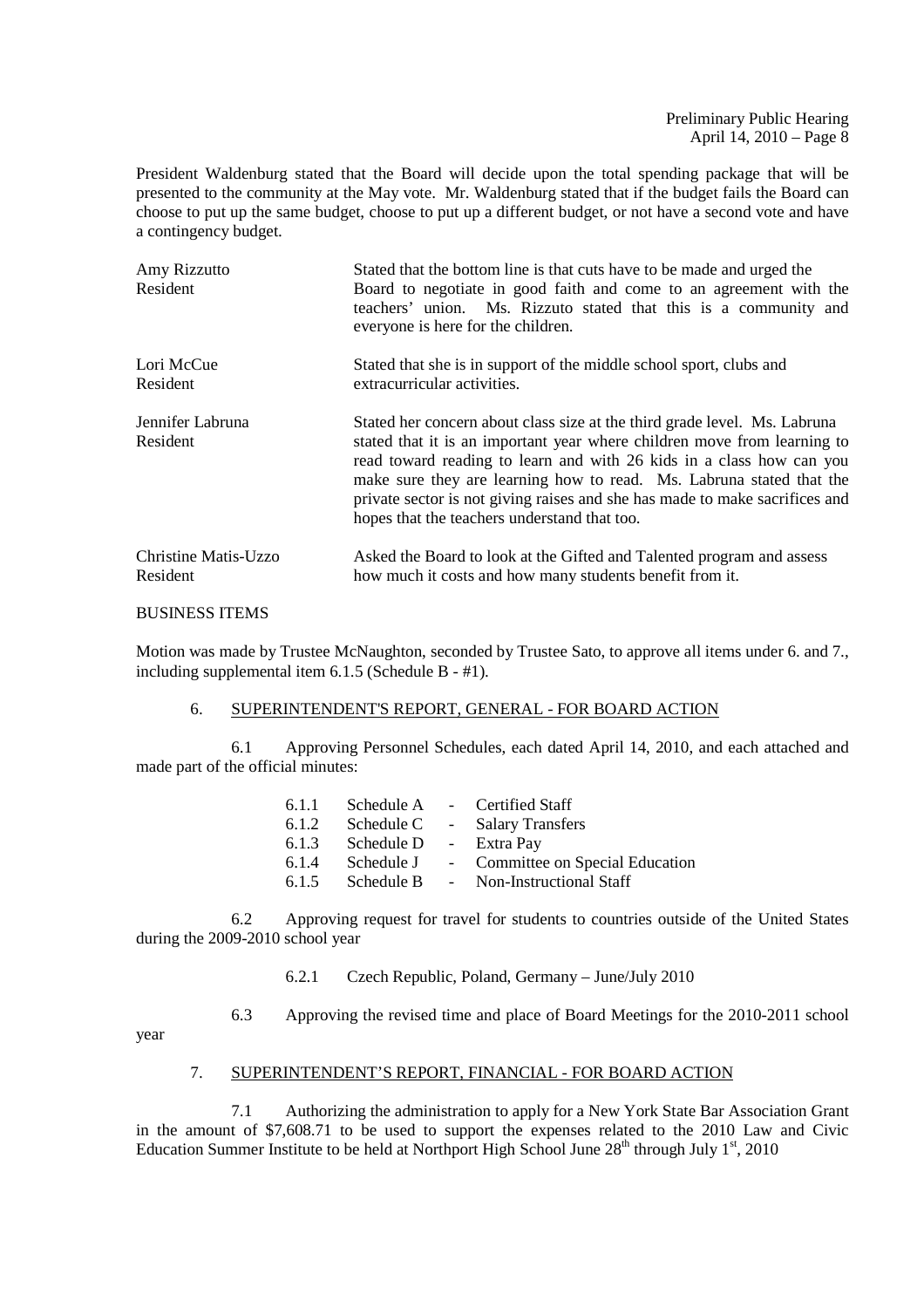7.2 Authorizing the administration to apply for a Suffolk's Edge Teacher Center Grant in the amount of \$642.00 to be used to form a parent/teacher collegial circle, 7 Keys to Comprehension – How to Help your Kids Read It and Get It!

 7.3 Authorizing the Board President to sign a contract with the following districts to provide Health Services for Northport-East Northport students attending school in that district during the 2009-2010 school year:

 7.3.1 South Huntington Union Free School District, ninety-four (94) students attending St. Anthony's High School, and fifteen (15) students attending Long Island School for the Gifted @ \$770.85, totaling \$84,022.65

 7.3.2 Jericho Union Free School District, sixteen (16) students attending Long Island Lutheran, and two (2) students attending Solomon Schechter @ \$918.51, totaling \$16,533.18

 7.3.3 Westbury Union Free School District, one (1) student attending Holy Child Academy @ \$830.08, totaling \$830.08

 7.4 Approving 2008-2009 and 2009-2010 Special Education Contracts between the Northport-East Northport Union Free School District and Harborfields Central School District

7.5 Receiving the following donations to the District:

 7.5.1 \$865.00 from various donors to the following scholarship funds: Garland Butts Scholarship (\$85.00), Robert Padgett Scholarship (\$85.00), James J. Cassara Scholarship (\$85.00), Dora Clarke Scholarship (\$310.00), Robert Krueger Scholarship (\$300.00)

7.5.2 \$100.00 from Sonia Padgett to the Robert Padgett Scholarship Fund

 7.5.3 \$50.00 from Christine McClay and \$100.00 from Donna McNaughton to the Michael C. Kauffman Scholarship Fund

 7.5.4 \$25.00 from Maurine T. Failey and \$25.00 from Mary Ann Beatty to the Robert Krueger Scholarship Fund

7.5.5 \$100.00 from Linda Gruhn to the Happy School Bus Scholarship

 7.5.6 \$100.00 from Mrs. Anna Hernandez to the Lt. Commander Christopher Tragna Memorial Fund

7.6 Approving the following change orders:

 7.6.1 Change Order #1, dated November 13, 2009, SED Project #58- 04-04-03-0-002-015, Dickinson Avenue Elementary School, increase in the amount of \$3,033.60

 7.6.2 Change Order #2, dated November 17, 2009, SED Project #58- 04-04-03-0-004-018, Fifth Avenue Elementary School, increase in the amount of \$2,685.00

 7.6.3 Change Order #1, dated September 30, 2009, SED Project #58- 04-04-03-0-005-017, Norwood Avenue Elementary School, decrease in the amount of \$1,000.00

 7.6.4 Change Order #1, dated November 17, 2009, SED Project #58- 04-04-03-0-005-017, Norwood Avenue Elementary School, decrease in the amount of \$2,000.00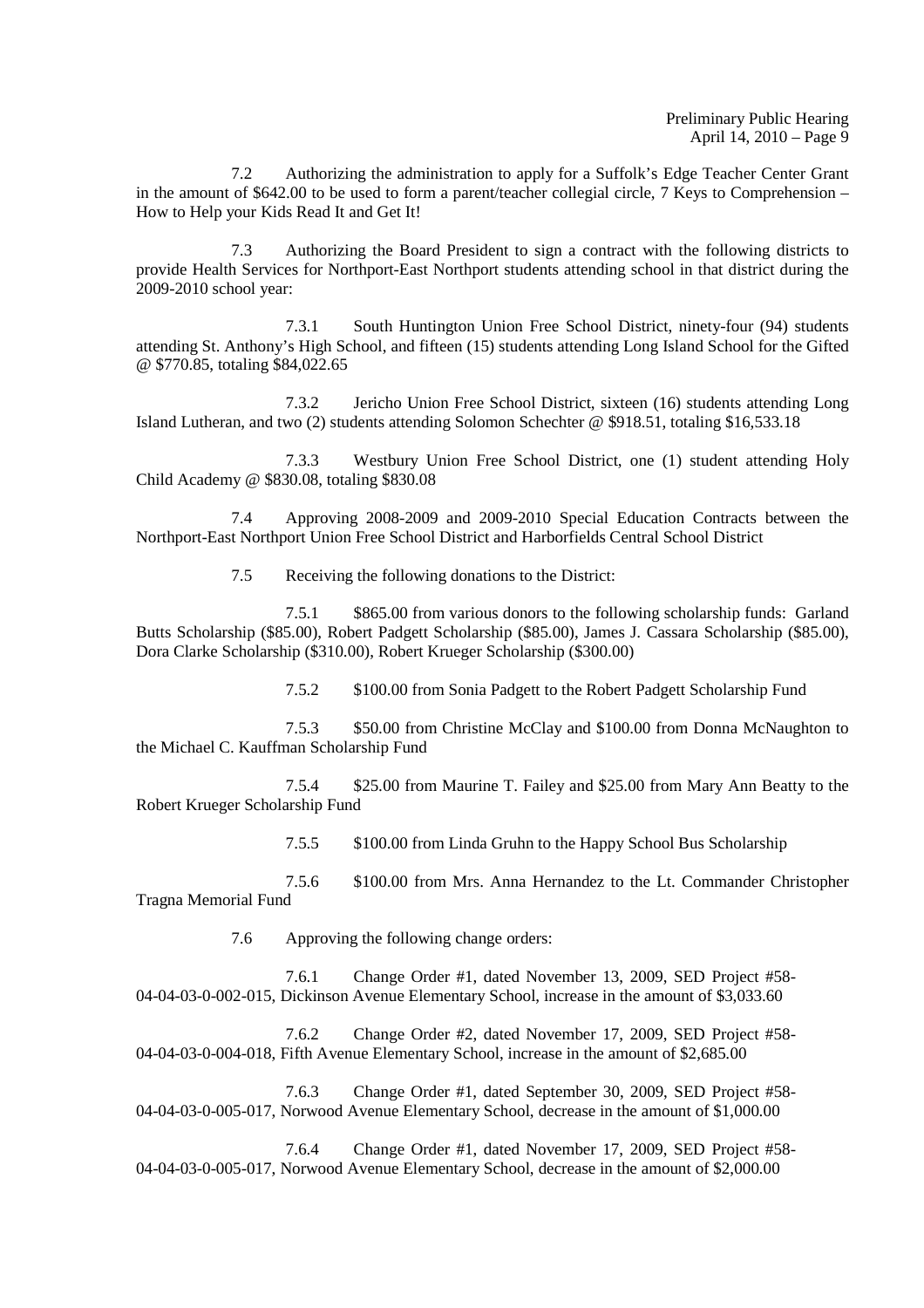7.6.5 Change Order #1, dated September 30, 2009, SED Project #58- 04-04-03-0-008-018, Northport Middle School, decrease in the amount of \$5,121.14

 7.6.6 Change Order No. 3, dated January 6, 2010, SED Project #58-04- 04-03-7-999-003, Pulaski Road Elementary School and Norwood Avenue Elementary School, increase in the amount of \$8,851.23

 7.7 Approving a License Agreement between the Northport-East Northport Union Free School District and SCOPE Education Services for the After School Child Care Program for the 2010-2011 school year

 7.8 Approving and Engagement Letter between the Northport-East Northport Union Free School District and Albrecht, Viggiano, Zureck & Company, P.C., for Accounting Services

 7.9 Receiving the Districtwide Five Year Capital Projects Improvement Plan, and authorizing the administration to continue planning for a separate proposition seeking authorization to expend funds from the 2010-2011 proposed Capital Fund budgetary transfer and the Capital Reserve Fund

7.10 Approving transfer of general fund appropriations in the 2009-2010 budget

Vote on Trustee McNaughton's motion to approve all items under 6. and 7., including supplemental item 6.1.5 (Schedule B - #1) was unanimously carried.

### 8. SUPERINTENDENT'S REPORT – FOR INFORMATION ONLY

- 8.1 Schedule H Use of Facilities
- 8.2 Schedule I Home Instruction
- 9. NEW BUSINESS

Motion was made by Trustee Dragone, seconded by Trustee McNaughton, to appoint Mr. Warren Arthur, Mr. Lawrence Beck, Ms. Danielle Buell and Mr. Andrew Rapiejko to the Audit Committee to serve a term of two years beginning April 15, 2010

Vote on Trustee Dragone's motion was as follows:

- YES: Mrs. Dragone, Mr. Gannon, Mr. Ingraham, Mrs. McNaughton, Dr. Sato, Mrs. Wills, Mr. Waldenburg
- NO: Mr. Madden

Motion passed.

Motion was made by Trustee Madden, seconded by Trustee McNaughton, to appoint Trustee Joe Gannon to serve on the Audit Committee.

#### Unanimously carried.

There being no further business to discuss at this time, motion was made by Trustee Sato, seconded by Trustee Wills, to adjourn the special meeting.